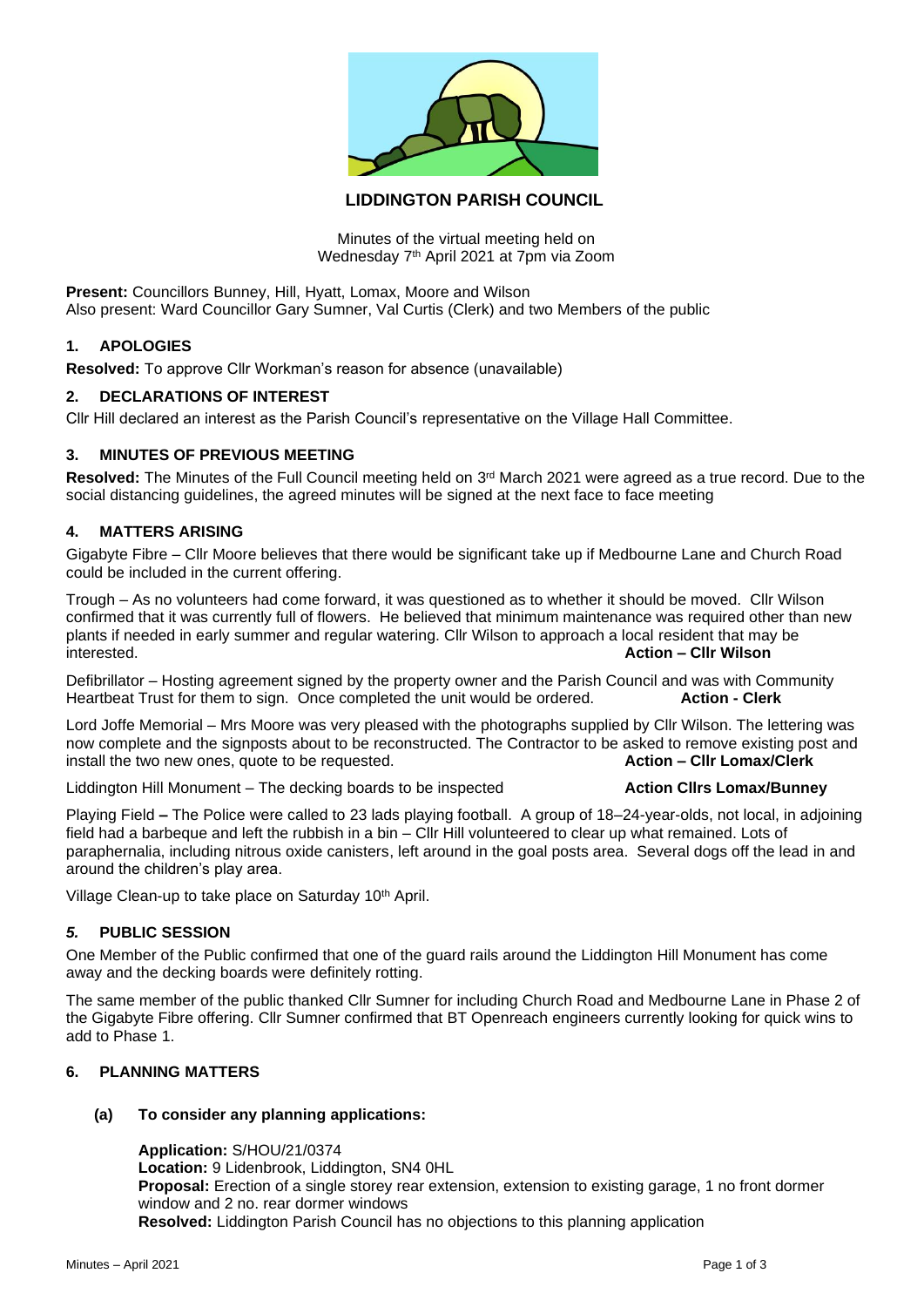**Application:** S/HOU/21/0399 **Location:** 39 The Street, Liddington, SN4 0HD **Proposal:** Demolition of a car port and erection of two storey side and single storey rear extensions **Resolved:** Liddington Parish Council has no objections to this planning application

**Application**: S/21/0422

**Location:** Local Centre (Parcels LC1 & LC2), Badbury Park Commonhead Swindon **Proposal:** Erection of Local Centre, variation of conditions 2 (Approved Drawings) and 11 (Parking) from previous permission S/17/1956 without compliance with condition 16 (Use Classes of Retail Units). **Resolved:** Liddington Parish Council has no objections to this planning application

### **(b) The Meeting noted the following decisions:**

S/20/1482 – Great Western Hospital – Erection of a two-storey building – Granted S/20/1483 – Great Western Hospital - Retention of a single storey modular building to provide temporary accommodation for use as a pharmacy during works to urgent treatment centre – Granted S/20/1484 – Great Western Hospital - Retention of a single storey modular building to provide temporary accommodation for use as an urgent treatment centre during improvement works - Granted S/TWC/21/0033/LAND -Millfield House, Bell Lane, Liddington - Works to a tree within a Conservation Area – no objection

Cllr Wilson voiced concerns over the Highways England notification received regarding the closure of Day House Lane from 6<sup>th</sup> April 2021 until the end of October. He stated that to close off access to pedestrians, cyclist and horse riders seemed unfair. Cllr Sumner confirmed that as it was to fill in a large vehicular hole, it had been planned in the interests of pedestrian safety. It was part of larger project to turn it into a green route to Coate Water. Cllr Wilson raised concerns at the lack of consultation with the Parish Council. Cllr Hill suggested introducing a temporary pedestrian-controlled crossing point to mitigate the inconvenience. Cllr Sumner did not think that Highways England would consider that as an option.

# **7. WARD COUNCILLOR REPORT**

Inlands Farm: 'Swindon Science Park' – appeal submitted and hearing date set for 15th June 2021 – Inquiry to last 3 weeks. Swindon Borough Council has appointed a QC and Cllr Sumner will attend as an Interested Party as well as SSPG and Wanborough Parish Council, who have agreed broadly the areas that they will speak about so as not to be repeating each other's points. Residents that have commented previously do not need to resubmit. Anyone wanting to attend and speak must have something to add, such as new evidence or information.

Gigabit Fibre: The Wanborough/Liddington Scheme reached £768,500 confirmed pledges with another £78,000 issued but not confirmed. There were an additional number of false or duplicate pledges. New vouchers cannot be issued until after April 8<sup>th</sup> when the new year of funding commences. Openreach are very pleased with what has been accomplished during a pandemic and the scheme has already reached sufficient to build but additional funding is wanted for contingency. They have engineers assessing whether any of the 'missed areas' (it's not just Church Rd & Medbourne) can be included as quick additions to Phase 1 (main scheme) or brought in as Phase 2 (new schemes from 8<sup>th</sup> April). Fortunately DCMS has new year funding. A further meeting with Openreach is planned for 13<sup>th</sup> April, after which the scheme will be promoted again.

Parking issues 34-38 Purley Road – The subject had already been raised with Cllr Sumner and a response sent to residents. If someone parks obstructing a driveway entrance, then residents (and ONLY the resident affected) can report to SBC for parking enforcement officers to attend. Parking in the bus stop is already illegal and can be reported. The area of hardstanding in question is not highway and connects between two driveways and is used by residents as an alternative if someone is in the bus stop and blocking their driveway. If reported (by residents) that this is blocked (at the same time as their normal access is blocked), then they may report to SBC. Traffic enforcement officers visited at the request of Robert Buckland as part of a joint response on this and no cars were found to be blocking access points when they visited. The resident has been provided with a number to call parking enforcement.

Highways - Additional patching works carried out in The Street, potholes reported on Purley Road uphill from The Street up to and across M4. The Speed Indicator Device was providing fantastic information and questions had been asked about what action will be taken. Cllr Sumner would also ask where Swindon Borough Council were with the suggestion of moving the crossing point.

# **8. FINANCE**

# (a) **To approve payment of the following invoices**:

• Swindon Borough Council – Highway licence - £125.00 – no reply received from Swindon Borough Council in response to the email to dispute the charge, remains unpaid